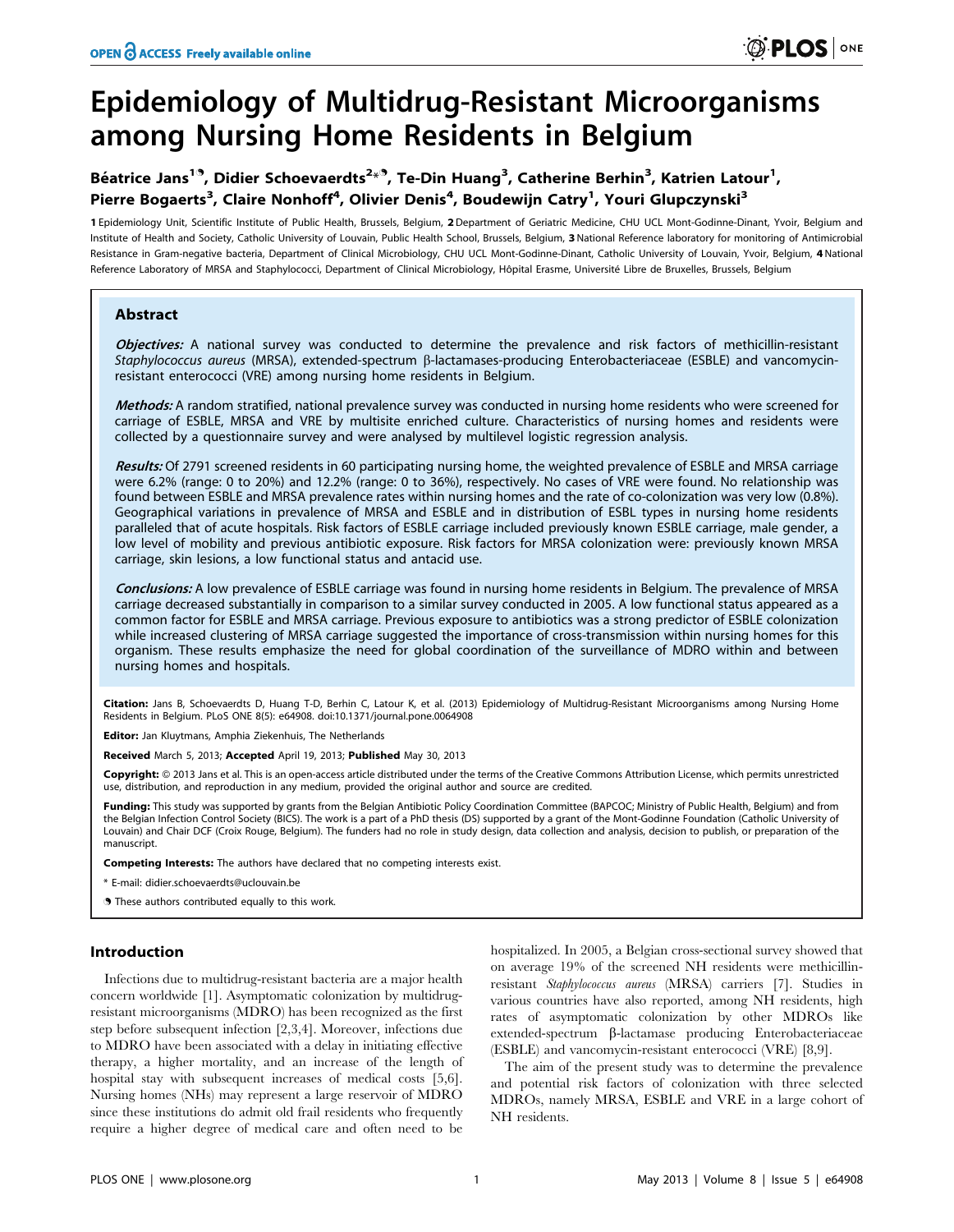# Materials and Methods

#### Ethics Statement

The study protocol was approved by the Ethical Committee of CHU UCL Mont-Godinne (National number: B03920109042). Written informed consent was obtained from each resident enrolled in the study, or from their legal representatives in case of cognitive disorders. All data were reported anonymously with regard to patient and NH identification. Microbiological results of residents were confidentially notified to their family doctor.

# Study design

A cross-sectional prevalence survey was conducted from June to October 2011. Sixty NHs (5.3%), with a total of 5608 beds (median 94 beds; range 31–187 beds), were selected from the national insurance database [7]. The selected NHs were equally representative by region (Flanders, Walloon region and Brussels), by size and by the proportion of high-skilled beds in the NHs.

Residents were accommodated in rooms with one to four beds. On site, the study coordinator randomly selected up to 50 residents (and 10 reserve) from the residents' registry according to a previously described methodology [7]. In case of accommodation in rooms of more than one bed, all roommates of selected residents were screened for carriage of MDRO.

Taking into account the cluster effect and an alpha level of 0.05, to achieve an absolute precision of estimate of  $\pm 2\%$  with a confidence level of 95% and an expected prevalence of 20% for MRSA, 8% for ESBLE producers and 5% for VRE, a sample size of 3000 residents was calculated.

#### Data collection

In each facility, one reference nurse and one coordinating physician coordinated the survey. For each participants, a structured questionnaire had to be completed in order to collect the following data: demographic and administrative data (including the number of roommates), length of stay in the facility at time of sampling (months), autonomy in basic activities of daily living according to the modified Katz scale including five levels from less dependent to highly dependent (category O, A, B, C, CD), mobility status (ambulant or wheelchair-bound and bedridden), urinary and/or faecal incontinence, presence of wounds or decubitus ulcer, indwelling urinary catheter, percutaneous gastrostomy, nasogastric tube feeding, antacid or corticoid use, current or previous antibiotic exposure within prior three months, hospital stay during the last 12 months, recent surgery (last 3 months) and previously or currently known MRSA or ESBLE carriage/infection (last 12 months). Underlying diseases were assessed using the Charlson's Comorbidity Index and categorized in three groups (no or mild, moderate, severe) [10]. The NHs were categorized in three different types according to the proportion of high-skilled beds: low care  $(<\frac{45}{%}$ , medium care (between 45– 65%) and high care  $(>65%)$ .

# Microbiological analysis

In each NH, local nurses performed a same-day sampling of two series of swabs including a first set pooling anterior nares, throat, perineum and chronic wound for the detection of MRSA detection (Kit MRSA trypticase soy broth supplemented with 2.5% NaCl, Copan innovation, Brescia, Italy) and a second set consisting in a rectal swab (ESwab, Copan innovation, Brescia, Italy) for the detection of ESBLE and of VRE. All specimens were sent to a central laboratory. After 24 h incubation, broths were subcultured onto chromogenic  $\textit{Brilliance}^{TM}$  MRSA-2 Agar (Oxoid, Hampshire, UK). Rectal swabs were incubated overnight in brainheart infusion broth and were thereafter subcultured onto three selective media, including MacConkey (with ceftazidime disk (30 µg)), selective chromogenic Brilliance<sup>TM</sup> ESBL Agar (Oxoid, Hampshire, UK) and  $\textit{Brilliance}^{TM}$  VRE Agar (Oxoid, Hampshire, UK). Rectal swab specimens which did not yield any bacterial growth on MacConkey agar following broth enrichment culture were considered of insufficient quality and were excluded from further analysis.

Bacterial identification of suspected colonies was carried out by MALDI-TOF mass spectrometry (Bruker, Leipzig, Germany). Oxacillin susceptibility for S. aureus was tested by cefoxitin disc (30-  $\mu$ g) according to the recommendations of the Clinical Laboratory Standard Institute (CLSI) [11]. MRSA were confirmed by multiplex PCR for *nuc*, mecA and 16S rDNA genes [12]. For gram-negative bacteria, confirmation of ESBLE was carried out by double disc combination synergy test with cefotaxime and ceftazidime with and without clavulanic acid according to CLSI guidelines [11]. In vitro susceptibility of ESBLE isolates was determined by Vitek-2 automate using AST-N156 cards (bioMérieux, Marcy-L'Etoile, France) with EUCAST interpretative breakpoints. Characterization of  $\beta$ -lactamase genes was performed by two triplex end-point PCR assays targeting  $bla_{\text{TEM}}, bla_{\text{SHV}},$  $bla_{\rm OXA\text{-}1}$  and  $bla_{\rm CTX\text{-}M}$  of group 1, 2 or 9 and/or by a commercial ESBL/plasmidic AmpC DNA low-density microarray (Check-MDR CT101; Check-Points, Wageningen, The Netherlands). Vancomycin susceptibility for Enterococcus spp. was determined by Vitek-2 (AST-P586 cards) and multiplex PCR for detection of van genes was performed as, previously described [13].

# Statistical analysis

For categorical variables, the degree of association was measured by the Chi-square or by Fisher's exact test when appropriate. Numerical data were compared by Student's t test for normally distributed data and Wilcoxon Rank-Sum test in other cases. All tests were two-tailed and were performed by Stata 12.1 SE (StataCorp LP, Texas, USA). Prevalence was calculated using the cluster survey analysis module. Weighted prevalence referred to the prevalence adjusted for the participation rate in each NH. 95% confidence intervals (95%CI) were calculated using the Poisson distribution. Odds ratio (OR), provided in univariate analysis, were calculated by logistic regression analysis. In multivariate analysis, the dependant variable was the presence or absence of one of each isolated microorganisms of interest (MRSA, ESBLE or both) from at least one screened site. All predictors in univariate analysis with a P-value under 0.05 are reported in Table 1. All potential predictors were further included in the multivariate models built using stepwise logistic regression with backward selection ( $P$ -value  $\leq$  0.10) of variables by the likelihood ratio test. A random-effect logistic regression analysis was used to adjust for multiple risk factors and for the clustering of bacteria carriage among NHs. The model used two levels of hierarchy, placing the individual patient-related risk factors at the first level, named the "patient level," and the NHs in the second level (named ''NH level''), representing the ''NH effect.'' Using multilevel regression model, the intercept of each regression line was allowed to vary at random between NHs (random intercept). The variance attributable to the NH level was estimated with the Intraclass Correlation Coefficient (ICC).

# Results

#### Included nursing homes and residents

Among 60 randomly selected NHs, 41 accepted to participate. The remaining 19 NHs were recruited from the list of Belgian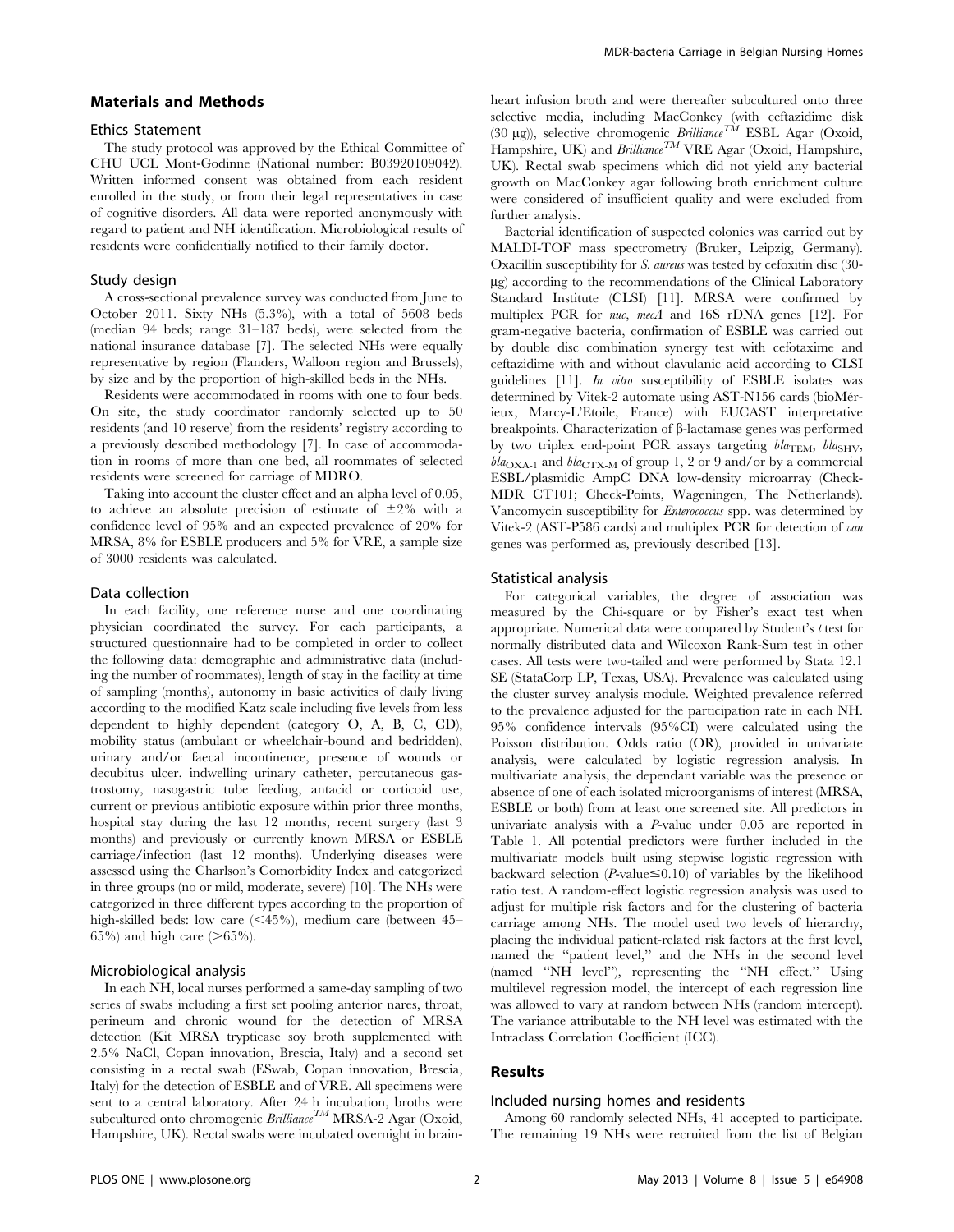Table 1. Risk factors of colonization by ESBLE or MRSA among a random sample of residents screened within 60 nursing homes in Belgium: results from univariate analysis.

| <b>Predictors</b>                                       | <b>ESBLE Carriers (n = 2610) Unadjusted OR</b><br>$(95\%$ CI); $P$ -value | MRSA carriers (n = 2789) Unadjusted OR<br>$(95\%$ CI); $P$ -value |
|---------------------------------------------------------|---------------------------------------------------------------------------|-------------------------------------------------------------------|
| Male gender                                             | $1.4$ (1.0-3.0); 0.032                                                    | $1.4$ (1.1-1.8); 0.015                                            |
| Length of stay in $NH > 24$ months                      | $0.8$ (0.6-1.1): 0.278                                                    | $1.3$ (1.0-1.6); 0.048                                            |
| Rooms with $\geq$ beds                                  | $1.0$ (0.7-1.4); 0.984                                                    | $1.4$ (1.1-1.8); 0.006                                            |
| Modified Katz score C or CD                             | $1.7$ $(1.2-2.3)$ ; 0.001                                                 | 1.6 $(1.3-2.0)$ ; <0.001                                          |
| Mobility level: wheelchair bound or bedridden           | 2.0 $(1.4-2.7)$ ; <0.001                                                  | $1.4$ (1.1-1.8); 0.002                                            |
| Urinary incontinence                                    | $1.6$ (1.2-2.2); 0.004                                                    | 1.6 $(1.3-2.0)$ ; <0.001                                          |
| <b>Bladder catheter</b>                                 | $2.3$ (1.1-4.8); 0.023                                                    | 2.8 $(1.6-4.8)$ ; <0.001                                          |
| Recurrent urinary infection                             | $1.8$ (1.1-2.8); 0.019                                                    | 1.9 $(1.3-2.7)$ ; <0.001                                          |
| Decubitus or skin ulcers                                | $1.8$ (1.1-3.0); 0.023                                                    | 2.6 $(1.8-3.7);$ < 0.001                                          |
| Surgical or other wounds                                | 1.7 (1.0-3.0); 0.068                                                      | 1.6 (1.0-2.5); 0.029                                              |
| Percutaneous gastrostomy                                | $1.8$ (0.6-5.3); 0.262                                                    | $2.3$ (1.1-5.0); 0.026                                            |
| Nasogastric tube feeding                                | $1.4$ (0.3-5.9); 0.678                                                    | $2.6$ (1.1-6.6); 0.038                                            |
| Previous known MRSA carriage                            | $2.1$ (1.2-3.7); 0.013                                                    | 4.8 $(3.2 - 7.1)$ ; <0.001                                        |
| Previous known MRSA infection                           | $3.2$ (1.7-6.4); 0.001                                                    | 4.8 $(2.8-8.2)$ ; <0.001                                          |
| Previously known ESBLE carriage                         | 8.8 (1.5-52.8); 0.018                                                     | $1.7$ (0.2-14.9); 0.652                                           |
| Previous hospitalization in the past year               | $1.5(1.1-2.0); 0.009$                                                     | $1.1$ (0.9-1.4); 0.448                                            |
| Previous hospitalization for infection in the past year | $1.7$ (0.9-3.4); 0.112                                                    | 2.6 $(1.6-4.2)$ ; <0.001                                          |
| Antacid use                                             | $0.9$ (0.7-1.3); 0.570                                                    | 1.5 $(1.2-1.9)$ ; <0.001                                          |
| Current antibiotic use at the time of screening         | $1.9$ (1.1-3.5); 0.031                                                    | 1.9 (1.2-2.9); 0.008                                              |
| Previous antibiotic use $(<$ 3 months)                  | 1.8 $(1.3-2.5)$ ; <0.001                                                  | $1.4$ (1.1-1.8); 0.009                                            |
| Beta-lactam penicilline (JO1C)* use $(<$ 3 months)      | $1.9$ (1.2-2.8); 0.004                                                    | $1.5$ (1.1–2.1); 0.019                                            |
| Amoxicillin-clavulanate (JO1CR) use $(<$ 3 months)      | $2.0$ (1.2-3.3); 0.006                                                    | $1.7$ (1.1-2.5); 0.014                                            |
| Ciprofloxacin (JO1MA02) use (<3 months)                 | $1.4$ (0.7-2.9); 0.391                                                    | $1.9$ (1.1-3.1); 0.017                                            |
| Levofloxacin (JO1MA12) use (<3 months)                  | $3.6$ (1.0-13.0); 0.051                                                   | $1.5$ (0.4-5.4); 0.509                                            |
| Cotrimoxazole (JO1EE01) use $(<$ 3 months)              | $0.8$ (0.2-3.5); 0.808                                                    | 4.0 $(2.0-8.0)$ ; <0.001                                          |
| Lincomycin/clindamycin (JO1FF) use $(<$ 3 months)       | $3.6$ (1.0-13.0); 0.051                                                   | $1.0$ (0.2-4.5); 0.983                                            |
| More than 3 antibiotics in the past 3 months            | $2.1$ (1.2-3.7); 0.020                                                    | $1.8$ (1.2-2.9); 0.009                                            |
| Systemic disease                                        | $0.8$ (0.3-2.0); 0.621                                                    | $1.8$ (1.0-3.0); 0.033                                            |
| Chronic obstructive pulmonary disease                   | $1.7$ $(1.1-2.7)$ ; 0.016                                                 | 1.3 (0.9-1.9); 0.098                                              |
| Peptic ulcer                                            | $0.4$ (0.2-0.9); 0.030                                                    | $1.2$ (0.8-1.8); 0.304                                            |

MRSA: methicillin-resistant Staphylococcus aureus; ESBLE: extended-spectrum beta-lactamase-producing Enterobacteriaceae; OR: odd's ratio; \*classification according to WHO ATC system (http://www.whocc.no/atc\_ddd\_index/).

doi:10.1371/journal.pone.0064908.t001

high-skilled NHs taking into account criteria for region distribution, NH size and proportion of high-skilled NH beds. A total of 2791 residents were screened for at least one of the three targeted MDROs. Screened residents for whom a questionnaire was missing were excluded from analysis. The median age of the study population was 86 years (Interquartile range [IQR]: 81–90 years). The median length of stay in the NHs was 30 months (IQR: 12–61 months). Detailed characteristics of the included residents are presented in Table 2.

# Prevalence of colonization

Among the 2791 residents screened for ESBLE carriage, 181 rectal swabs were rejected because not yielding any bacterial growth on McConkey agar control plate. Of the remaining 2610 screened residents, 186 rectal swab samples grew with one or more ESBLE isolates. The weighted prevalence of ESBLE carriage was 6.2% [95% CI: 5.6–6.9], ranging between 0 to 20% in the

different NHs. The prevalence was neither different between ''low care'' and ''high care'' NHs, nor according to the number of beds or the social status (private or public) of the NHs (data not shown). The mean weighted prevalence of ESBLE carriage was significantly higher in Brussels (11.0% [95%CI: 8.5–14.0]) than in Wallonia (5.1% [95%CI: 4.2–6.2];  $P = 0.01$ ) and Flanders (6.0% [95%CI: 5.2–6.9];  $P = 0.037$ ). Among the 2789 residents screened for MRSA, 366 were found to carry MRSA (weighted prevalence: 12.2% [95% CI: 11.3–13.1]). As for ESBLs, the prevalence of MRSA carriage was found to differ widely between NHs ranging from 0 to 36%. The prevalence of MRSA carriage did not differ according to the number of beds in the NH, but was significantly lower among ''high care'' NH compared to ''low care'' NH (9.7% [95%CI: 8.1–11.5] and 16.1% [95%CI: 14.2–18.3] respectively; P-value: 0.03). The mean weighted prevalence of MRSA was significantly lower in Flanders (7.9% [95%CI: 7.0–8.9]) compared to Brussels (14.7% [95%CI: 11.8–18.1];  $P=0.01$ ) or Wallonia (18.3% [95%CI: 16.5–20.2];  $P = 0.001$ ). No single case of VRE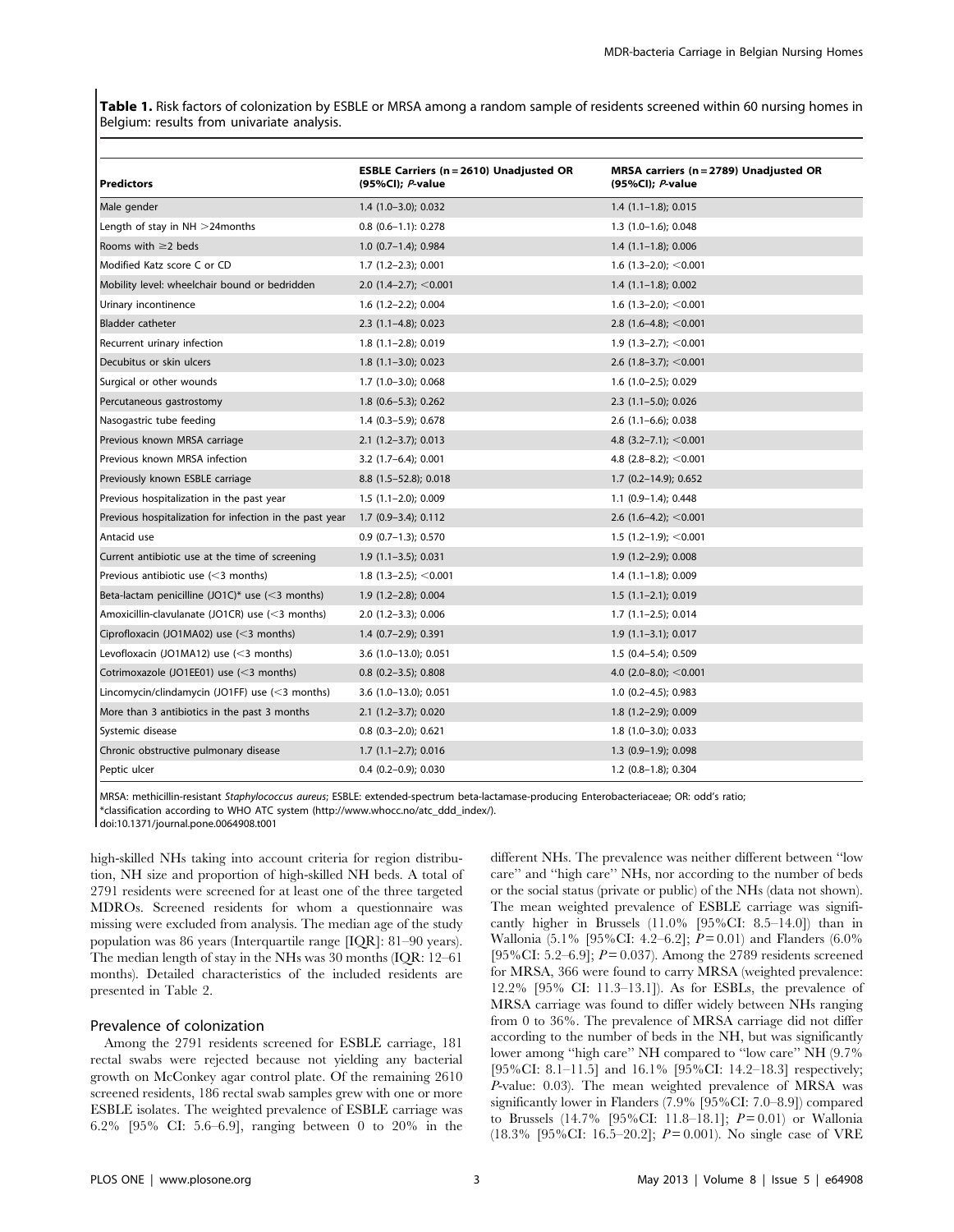Table 2. Characteristics of included NH residents (n = 2791) in a point-prevalence survey in 60 NHs in Belgium in 2011.

| <b>Characteristics</b>                                             | Subcategory                   | Result                 |
|--------------------------------------------------------------------|-------------------------------|------------------------|
| Age, years; median (IQR) [Range]                                   |                               | 86 (81-90) [43-106]    |
| Female/Male gender, n (%)                                          |                               | 2128 (77.7)/611 (22.3) |
| LOS of the resident in the NH, months; median (IQR) [Range]        |                               | 30 (12-61) [0-353]     |
| Number of patients in a single bed room, n (%)                     |                               | 2127 (76.2)            |
| Level of autonomy according to the modified Katz scale, n (%)      | Category O*                   | 383 (13.9)             |
|                                                                    | Category A                    | 436 (15.8)             |
|                                                                    | Category B                    | 703 (25.5)             |
|                                                                    | Category C or CD*             | 1235 (44.8)            |
| Mobility level, n (%)                                              | Ambulant                      | 1430 (53.3)            |
|                                                                    | Wheelchair-bound or bedridden | 1255 (46.7)            |
| Charlson's Comorbidity Index, n (%)                                | None or mild                  | 755 (32.2)             |
|                                                                    | Moderate                      | 1288 (54.9)            |
|                                                                    | Severe                        | 305 (13.0)             |
| Previous hospitalization in the year before the survey, n (%)      |                               | 838 (30.0)             |
|                                                                    | Surgical unit                 | 145 (17.3)             |
|                                                                    | Intensive care unit           | 6(0.7)                 |
|                                                                    | Medical unit                  | 156 (18.6)             |
|                                                                    | Geriatric ward                | 326 (38.9)             |
|                                                                    | Others or unknown             | 205 (24.5)             |
| Previously known dementia, n (%)                                   |                               | 1202 (51.2)            |
| Previously known MRSA colonization, n (%)                          |                               | 109(3.9)               |
| Previously known ESBLE colonization, n (%)                         |                               | 5(0.2)                 |
| Chronic wounds (decubitus ulcers, surgical wound, trauma), n (%)   |                               | 305 (10.9)             |
| Chronic catheters (urinary, vascular or gastrostomy), n (%)        |                               | 127(4.6)               |
| Naso-gastric tube feeding, n (%)                                   |                               | 21(0.8)                |
| Haemodialysis, n (%)                                               |                               | 11(0.4)                |
| Current MRSA decolonisation procedure at the time of survey, n (%) |                               | 3(0.1)                 |
| Current antibiotic use at the time of the survey, n (%)            |                               | 117(4.2)               |
| Previous antibiotic use in the past three months, n (%)            |                               | 599 (21.5)             |
| Antacid use at the time of screening, n (%)                        |                               | 888 (32.8)             |
| Chronic corticoid use or chemotherapy, n (%)                       |                               | 78 (2.8)               |

\*Category O = complete autonomy and Category C or CD = high level of dependency; LOS = length of stay; IQR = interquartile range; MRSA = methicillin-resistant Staphylococcus aureus;  $ESBLE = extended-spectrum \beta$ -lactamase-producing Enterobacteriaceae. doi:10.1371/journal.pone.0064908.t002

was found during the study. The rate of co-colonization with both ESBLE and MRSA among the 2609 patients was low (25 cases; weighted prevalence 0.8% [95%CI: 0.6–1.1]) and no relationship was found between the prevalence of ESBLE and of MRSA in the NHs.

In order to assess the occurrence of potential recruitment bias, we compared the observed prevalence rates according to the method of recruitment (random selection or active/selected recruitment) and found that the results of prevalence were not statistically different neither for ESBLE (random selection: 5.9% [95%CI: 4.6–7.3]; active recruitment: 6.3% [95%CI: 5.5–7.2]) nor for MRSA (random selection: 14.2% [95%CI: 12.3–16.1]; active recruitment: 11.5% [95%CI: 10.0–13.1]).

# Microbiological data

Among the 2789 residents screened for MRSA, 2789 samples were pooled specimens from anterior nares, throat and perineum while 154 (5.5%) samples were obtained from wounds. Overall, 205 ESBLE isolates were cultured from rectal swabs including Escherichia coli (n = 183), Klebsiella pneumoniae (n = 10), Enterobacter aerogenes  $(n = 6)$ , Enterobacter cloacae  $(n = 5)$  and Citrobacter freunditionally  $(n = 1)$ . Sixty-nine percent of the ESBL-producing strains displayed co-resistance to ciprofloxacin, 54% were resistant to cotrimoxazole and 23% were resistant to gentamicin. None of these 205 Enterobacteriaceae isolates displayed reduced susceptibility to meropenem or to ertapenem.

Among Escherichia coli strains  $(n = 183)$ , the most frequently ESBL coding genes were CTX-M of group  $1$  ( $n = 106$ ) followed by CTX-M of group  $9$  ( $n = 31$ ), TEM-type ( $n = 32$ ), CTX-M of group  $2 (n = 5)$ , and SHV-type  $(n = 3)$ . Four CTX-M of group 9 and two CTX-M of group 2 E. coli strains were found to carry simultaneously a CMY-2 plasmidic AmpC coding gene. In two E. coli isolates, no ESBL coding genes could be detected by molecular testing despite a positive double disc synergy test result with clavulanic acid, hence suggesting the possible presence of ESBL not targeted by the Check-MDR CT101 ligase-PCR assay.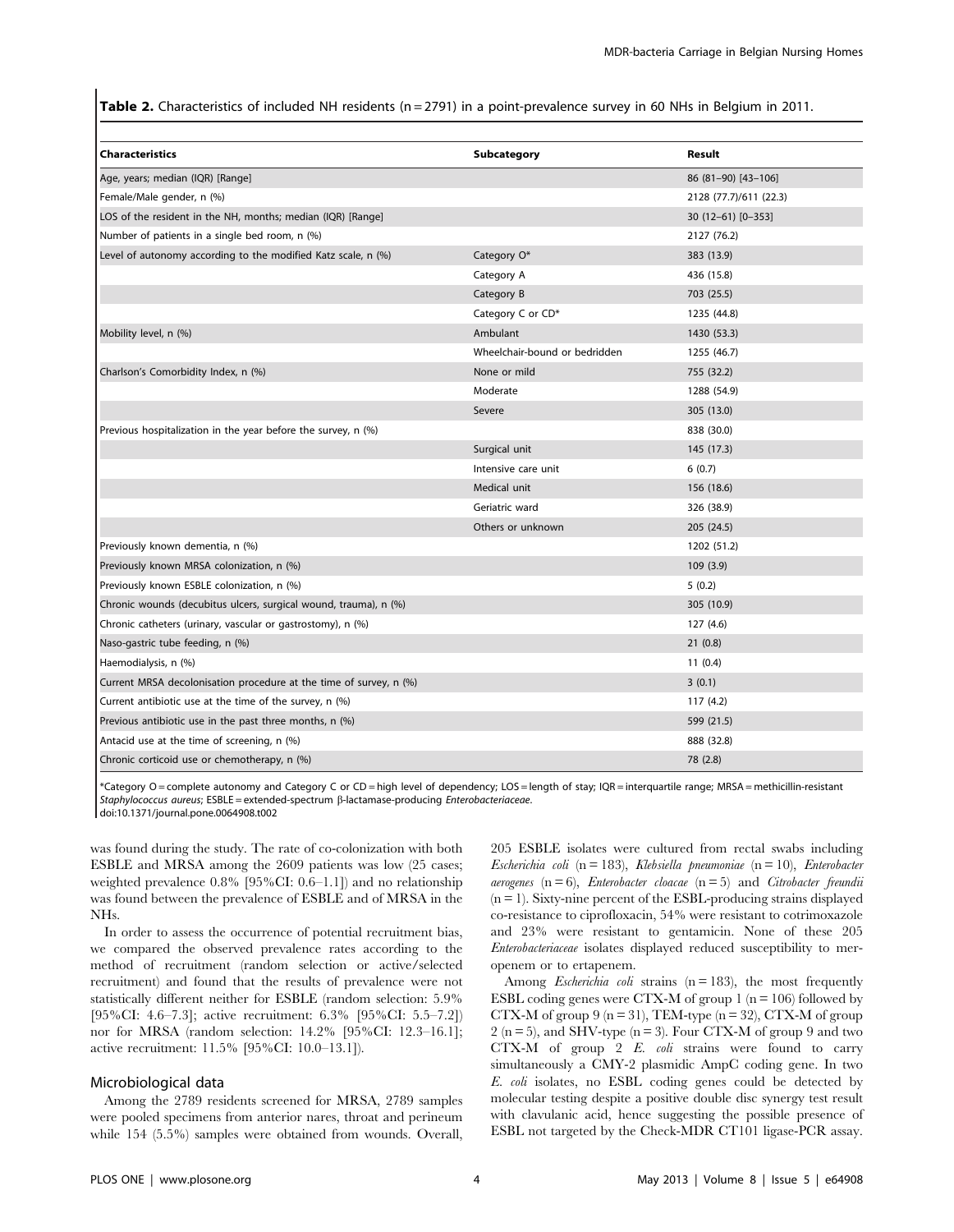Klebsiella pneumoniae (n = 10) harboured CTX-M of group 1 (n = 5), SHV-ESBL  $(n = 5)$ , and TEM-ESBL  $(n = 1)$ . All *Enterobacter cloacae* and Citrobacter freundii carried a CTX-M of group 9, while *Enterobacter aerogenes* strains either carried TEM-  $(n = 4)$  or SHV-ESBL coding genes  $(n = 1)$ .

# Risk factors of colonization

Significant risk factors of carriage of ESBLE and MRSA in univariate analysis are shown in Table 1. Using random-effect logistic regression (Table 3), the best predictors of being colonized by ESBLE were previously known ESBLE carriage, a low level of mobility, previous antibiotic exposure in the past three months and male gender. Length of stay in the NH and housing in a non-single bed room were not associated with an increase ESBL carriage risk. The proportion of the total variance contributed by the NH level variance component was low (ICC: 0.05; P-value: 0.022). The best predictors of MRSA carriage were (Table 4): previously known MRSA carriage, decubitus ulcer or chronic wounds, a low level of autonomy and antacid use. Compared to ESBLE carriage, the variation in the MRSA risk was more explained by the grouping of residents in single NHs (ICC:  $0.11$ ;  $P$ -value $< 0.001$ ). Risk factors of co-colonization by both MRSA and ESBLE were bladder catheter (OR: 6.29 [95%CI: 2.61-15.14];  $P \le 0.001$ ) and decubitus ulcers (OR:  $9.04$  [95%CI:  $3.15-25.91$ ];  $P<0.001$ ).

#### **Discussion**

This represents the first large scale study in Europe that included the screening of ESBLE, MRSA and VRE concomitantly in a large sample size of NH residents using standardized microbiological methods. Furthermore, very few studies have used multilevel regression logistic analysis in order to take into account the potential cluster effect of MDRO carriage within NHs as we did. In the present survey, the prevalence of asymptomatic ESBLE and MRSA carriage reached 6.2% and 12.2%, respectively and the rate of simultaneous co-colonization by these two multidrug-resistant bacteria was below 1%. Previous studies performed in other European countries have reported a broad range of prevalence of MDRO. For example, in Northern Ireland and in Italy, high rates of asymptomatic carriage of ESBLE were reported (41 and 64%, respectively) while recent study in Sweden and in France, prevalence rates of 3% or lower have been reported [9,14,15,16]. Variations in the screening sampling sites and in the microbiological methods, differences in the definitions of criteria for the targeted microorganisms, differences in the population case-mix and in local practices as well as true epidemiological variations may probably altogether explain this large variability across countries.

Functional status and previously known MDRO carriage appeared as common risk factor both for ESBLE and MRSA carriage as it was suggested in previous small scale studies [17,18]. For example, Pop-Vicas et al. in a cross-sectional survey conducted within 4 units in a 648-bed long-term care facility in Boston, found that 51% and 28% of screened residents were colonised by multidrug-resistant gram negative bacteria and MRSA, respectively [18]. Advanced dementia and non-ambulatory status were two independent predictors after multivariate adjustment. A reciprocal relationship between infection and functional impairment was reported in a 6-month prospective cohort study within 39 NHs in Switzerland [19]. After adjustment for baseline characteristics, subjects with infection had higher odds of functional decline during two follow-up periods of 3 months in a stepwise fashion while subjects with moderate or severe functional impairment at baseline had a stepwise greater likelihood of infections in survival analysis predicting time to first infection. Functional status is a good surrogate marker of frailty as it results from the interaction between age, disabilities, chronic disease, individual and contextual factors. The evaluation of the functional status is a core component of the comprehensive geriatric assessment while it is usually not considered as a standard of care among conventional medical/surgical units. All these data suggest that the functional status should be assessed in the medical evaluation of patients at risk for colonization or infection by MDRO.

We hypothesize that a low level of autonomy is associated with a higher prevalence of potential risk factors for acquisition of MDRO, a higher risk for cross-transmission and also of antibiotic exposure. The fact that a high level of dependency most of the time constitutes a non-reversible risk factor implies that aged impaired patients require particular attention during medical care and nursing procedures. These findings also underscore the importance of appropriate and timely communication of MDRO carriage status upon inter-facility transfer of NH residents.

We searched for potential effect modifiers between mobility, antacid use or male gender and other exposures but did not found statistically significant interactions or any confounding factors. Male gender after adjustment for previous ESBL carriage, level of mobility and previous antibiotic exposure in the past three months remained a significant risk factor of ESBLE carriage. Compared to women, male residents tended to be younger and less functionally impaired in our cohort while their level of comorbidities (assessed by the Charlson's Comorbidity Index) and the proportion of residents with multiple hospital stay in the past year before the

Table 3. Multilevel logistic regression analysis of individual risk factors of ESBLE carriage in residents of 60 NHs in Belgium in 2011.

| Predictors of ESBLE carriage (n = 2457)             | Subcategory | Adjusted OR (95%CI) | P-value |
|-----------------------------------------------------|-------------|---------------------|---------|
| Previously known ESBLE carriage                     | <b>No</b>   | 1.0 (Reference)     |         |
|                                                     | Yes         | $7.8(1.2 - 50.6)$   | < 0.031 |
| Mobility impairment (wheelchair bound or bedridden) | <b>No</b>   | 1.0 (Reference)     |         |
|                                                     | Yes         | $1.8(1.3-2.5)$      | < 0.001 |
| Antibiotic exposure in the past 3 months            | <b>No</b>   | 1.0 (Reference)     |         |
|                                                     | Yes         | $1.7(1.2-2.2)$      | 0.005   |
| Gender                                              | Female      | 1.0 (Reference)     |         |
|                                                     | Male        | $1.5(1.1-2.1)$      | 0.020   |
|                                                     |             |                     |         |

doi:10.1371/journal.pone.0064908.t003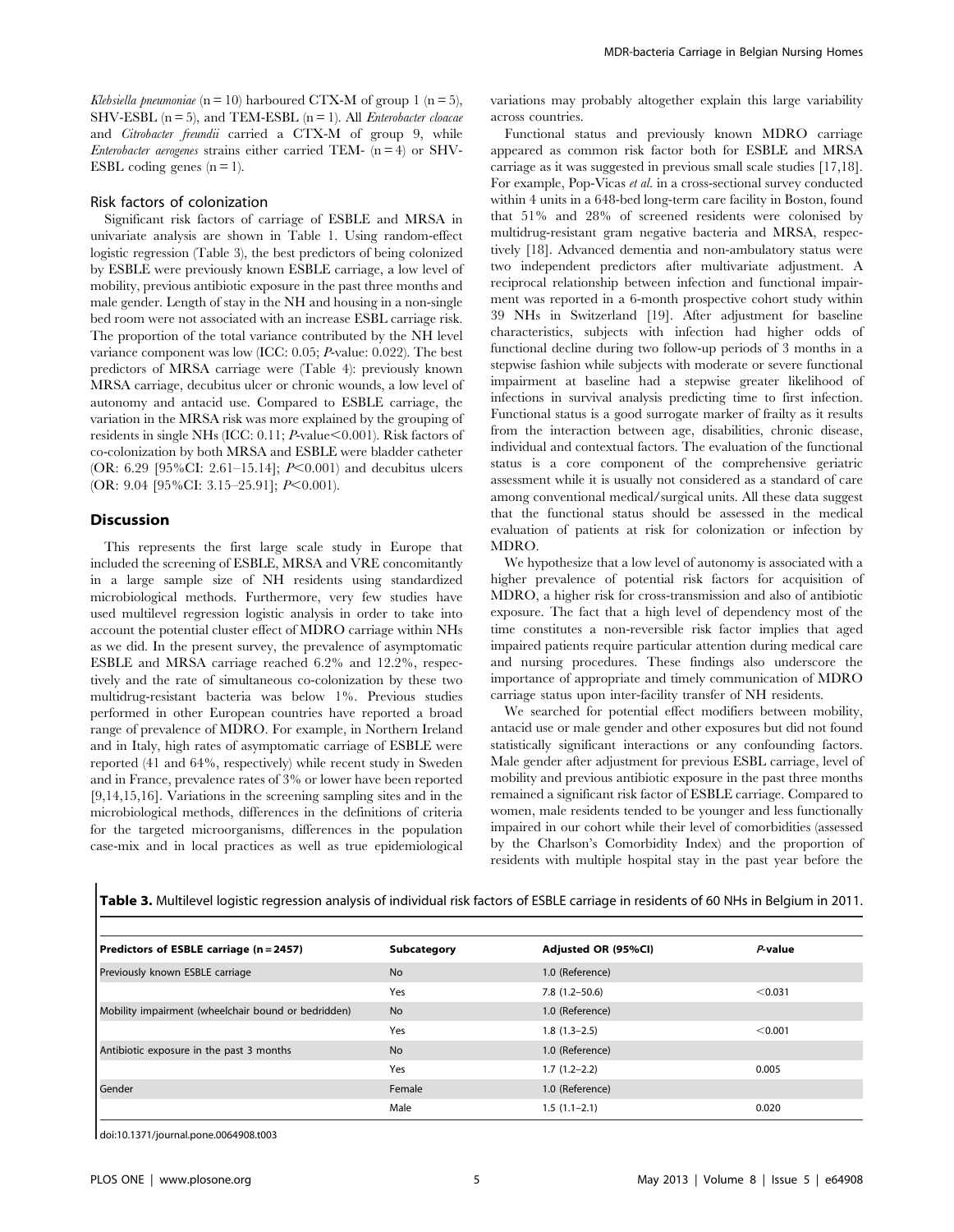Table 4. Multilevel logistic regression analysis of individual risk factors of MRSA carriage in residents of 60 NHs in Belgium in 2011.

| Predictors of MRSA carriage (n = 2600)  |           | Adjusted OR (95%CI) | P-value |
|-----------------------------------------|-----------|---------------------|---------|
| Previous MRSA carriage                  | <b>No</b> | 1.0 (Reference)     |         |
|                                         | Yes       | $3.5(2.2-5.6)$      | < 0.001 |
| Pressure sores                          | <b>No</b> | 1.0 (Reference)     |         |
|                                         | Yes       | $1.7(1.1-2.6)$      | 0.013   |
| Antacid use                             | <b>No</b> | 1.0 (Reference)     |         |
|                                         | Yes       | $1.5(1.2-2.0)$      | 0.001   |
| Katz scale category (level of autonomy) |           |                     | < 0.001 |
|                                         | $\circ$   | 1.0 (Reference)     |         |
|                                         | A         | $1.8(1.1-2.9)$      |         |
|                                         | B         | $1.5(0.9-2.3)$      |         |
|                                         | C         | $2.2(1.3-3.7)$      |         |
|                                         | CD        | $2.3(1.5-3.6)$      |         |

doi:10.1371/journal.pone.0064908.t004

survey were higher. For example, the proportion of male residents with hemiplegia, cerebro-vascular disease and chronic lung disease was higher and tended to be associated with an increased risk of ESBLE carriage in univariate analysis. The small number of included residents in each subgroup may have precluded to reach sufficient statistical power. Furthermore, due to the restricted number of potential predictors that could have been included in the multivariate analysis (no more than 18–20 predictors), we did not adjust for those potential determinants. Other potential risk factors not included in the analysis in this survey (e.g: the role of antibiotic exposure in the previous past year (instead of three months) or previous contact with the hospital in the past years) may also have accounted for the increased prevalence of ESBLE carriage among male residents.

Surprisingly, antacid use appeared a risk factor for MRSA carriage in our NH study. We looked for potential interaction or confounding factors but the only positive association was that the proportion of MRSA carriers among antacid users compared to non-users was higher among patients who had received three or more courses of antibiotic treatments within three months before admission (29 versus 14%; OR: 2.47 [95%CI: 0.90–6.91]) compared to patients with 2 or less antibiotics regimens (16 versus 12%; OR: 1.42 [95%CI: 1.11–1.81]). However, this difference was not statistically significant and confirmation of this hypothesis would require the assessment of a larger cohort of residents. Another plausible explanation for the higher MRSA prevalence in this subgroup of residents could be that antacid users had been more frequently in contact with the healthcare system more than one year before the survey (our defined window when collecting data). While the association of gastric-acid suppression and community-acquired Clostridium difficile-associated disease is well known in the literature, the use of antacids has also been linked with community-acquired pneumonia and less frequently with Campylobacter gastroenteritis [20,21]. Gastric suppression increases the risk of bacterial overgrowth and pharmacological suppression of gastric acid production may also modulate the host immune response and favour immunosuppression [22,23]. From a practical point, these data support the fact that physicians may have to reconsider the long-term administration of antacid agents, particularly among old frail polymedicated NH residents.

In our study, comorbidities assessed and scored by the Charlson's Comorbidity Index were not found to be significantly

associated with the risk of MDRO carriage. This index scale was chosen in order to allow comparisons since it had already been used in a similar survey conducted in 2005, allowing comparison [7]. However, the performance of comorbidity indices among old frail patients who suffer from multiple comorbid conditions has been questioned in the medical literature. The Cumulative Illness Rating Scale-Geriatrics and the Geriatric Index of Comorbidity were reported to better predict, than the Charlson's Comorbidity Index, adverse outcomes after hospital discharge [24]. When considering specific comorbidities, chronic obstructive pulmonary disease was shown as a risk factor for ESBLE carriage probably because patients suffering from this condition are frequently admitted to hospital and exposed to antibiotics. On the other hand, peptic ulcer was found to be protective for ESBLE carriage in univariate analysis but this association was no more significant after adjustment.

Our risk factor analysis suggests that cross-transmission plays a greater role in the epidemiology of MRSA as also suggested by the higher cluster effect and by the fact that 9% of participating NHs reported a MRSA outbreak in the previous year before the survey (data not shown). On the other hand, the cluster effect was less important for ESBLE, mainly ESBL-producing E. coli suggesting that cross-transmission could play a less important role compared to that one observed for previous antibiotic exposure, as observed in this study as well as in previous reports [18,25]. This statement is also supported by several reports that have suggested that patient-to-patient cross-transmission of ESBL- E. coli may occur much less frequently than it is observed with other multi-resistant gram-negative nosocomial pathogens (e.g.: Klebsiella spp., Enterobacter spp.) [26,27]. However, it should be stressed that the scope of our microbiological investigations was not aimed to directly assess the role of cross-transmission and that we did not include data over the environment, food and healthcare workers. We acknowledge that the low prevalence of ESBLE in this cohort of NH residents, the limits of the screening diagnostic method that was used (see below), the lower sensitivity of ESBLE detection in residents not exposed to antibiotics altogether may have led to underestimation of the potential role of cross-transmission.

Another finding of the study was that the distribution of the ESBLE types closely paralleled that reported in Belgian hospitals, being significantly higher in the Brussels area than in Wallonia and in Flanders [28]. In a continuous nationwide surveillance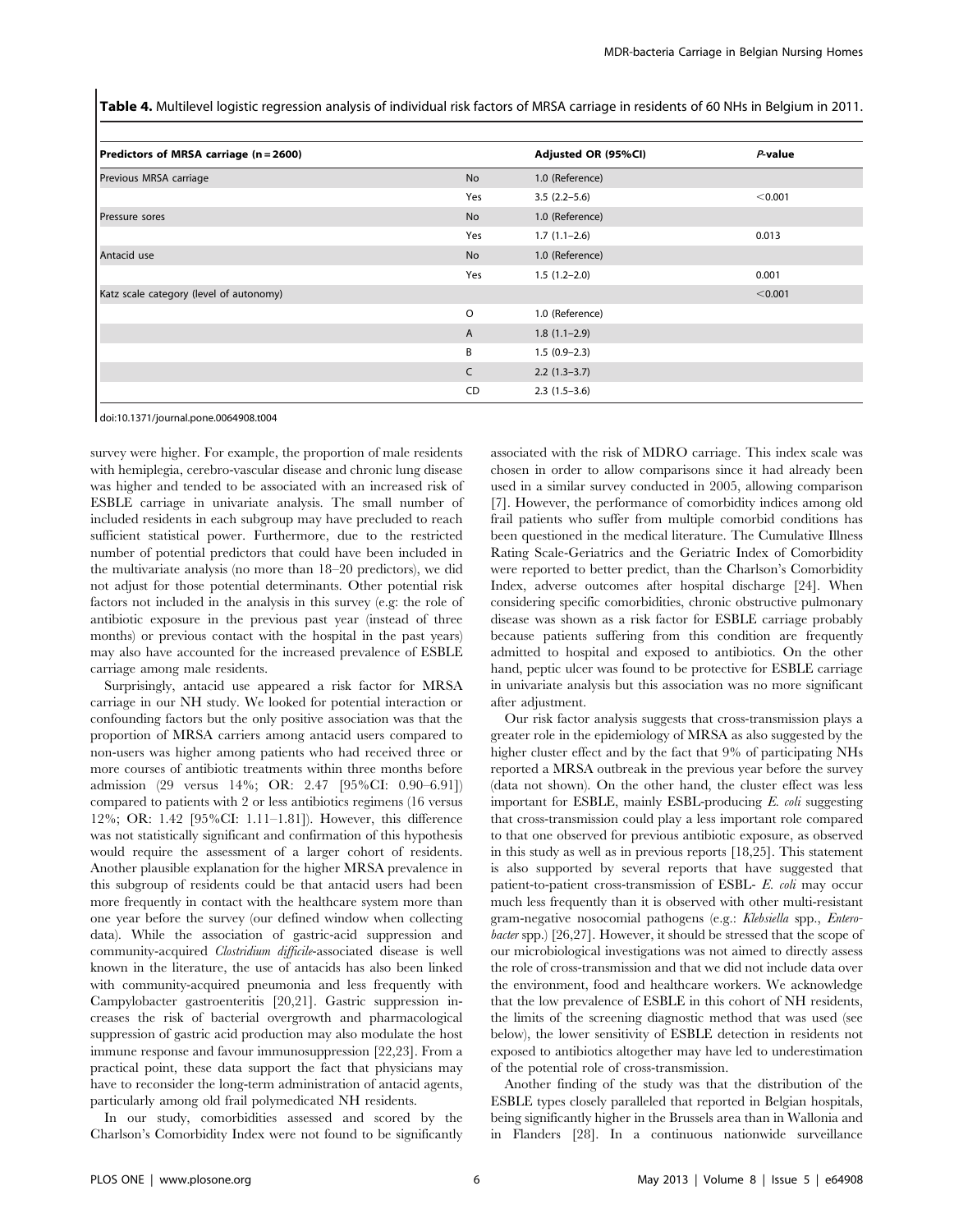programme performed within 100 hospitals, the proportion of CTX-M-producing E. coli reached 77% in 2008 [29]. Also similar regional variations in prevalence were found, the region with the highest observed ESBLE prevalence among NHs (i.e: in the Brussels area) also corresponding to the one with the highest incidence of ESBLE within hospitals [29]. These results altogether suggest a close relationship between NH and hospital epidemiology most probably through the frequent inter-facility transfer of patients and of NH residents between these two medical sectors.

Our study showed a substantial decrease in the prevalence rate of MRSA carriage between 2005 and 2011. Since 2003, many large scale initiatives have been implemented in Belgium in order to reduce the spread of MDRO. These include for instance, the publication of national guidelines for controlling the transmission of MRSA and ESBLE, national campaigns for the improvement of hand hygiene and national surveillance programmes of antibiotic use within hospitals as well as in the community [30,31,32,33,34]. We hypothesize that the sequential implementation of all these multifaceted surveillance and interventions within hospitals and in NHs altogether probably did contribute to the decrease in prevalence of MRSA carriage among NH residents. Another factor might have been the significant decrease of antibiotic exposure of NH residents (decrease of 10% in the overall defined daily dose observed in NH residents in 2011as compared to 2005 data) (B. Jans, personal communication).

However, those results have also to be interpreted along the more global trend observed in the EARSS/EARS-Net surveillance programme where a decrease of the proportion of MRSA strains and an increase of ESBLE among bloodstream infections were reported in many European countries including Belgium [35].

We do acknowledge the fact that the study had some limitations. While the sampling site strategies and the laboratory detection methods are well known for MRSA and for VRE detection, there is currently still a lack of knowledge concerning the best screening methods of ESBLE [36]. Stool culture is considered as the gold standard for the detection of ESBLE but it is impractical and difficult to implement on a large scale in epidemiological surveillance programmes. Lautenbach et al. have compared the performance of rectal and perirectal swabs to stool culture taken as the gold standard for the detection of fluoroquinolone-resistant E. coli [36]. They reported sensitivities and specificities of 90% and 100%, respectively but the 95%CI was large ranging between 70– 99% due to the small sample size. False-negative rectal swab results were observed among patients with stool culture with less than 5 colonies per plate. The same authors also found that subjects were frequently colonized by more than one strain of E. coli and that the ability of rectal swabs to accurately detect and characterized the diversity of E. coli strains from faecal samples was directly related to the number of sampled colonies and the underlying prevalence of the strain [37]. Furthermore, the best screening strategies (one site versus multisite screening approach) remains to be determined and well-powered studies are still required to assess the performance of rectal swabs.

Also, the pattern of ESBLE colonization (i.e.: transient versus chronic carriage) is still poorly known and the cross-sectional design of our survey did not address the dynamics of ESBLE carriage [38]. Data from prior studies have suggested that gut colonization could change over time and that it may be markedly influenced through antibiotic selection pressure [39]. For example, among a cohort of 33 NH residents in Boston who were screened serially every 3–4 weeks by rectal surveillance swabs, the median duration of colonization by multidrug-resistant gram-negative

bacteria was 144 days (with range from 41 to 349 days). Clearance of colonization occurred in 39% of episodes. It should be mentioned that factors that are responsible for short-term or long-term carriage are poorly understood. The variable character of ESBLE carriage may have led to underestimation of prevalence and possibly also it may have influenced our conclusions about the potential role of cross-transmission which seems less important in comparison to antibiotic selection pressure.

All, these factors may have influenced the reported prevalence in our study. A second limitation was that nearly one third of participating NHs were actively recruited by phone call through the investigators, taking into account the geographic location, number of beds and proportion of high-skilled beds. However, we did not observe differences of prevalence according to random or active recruitment method and therefore assume this selection bias as minimal. A third limit of the study was the lack of screening for carbapenem-resistant Enterobacteriaceae while their spread was recently reported in Belgian hospitals [40]. We decided not to include carbapenem-resistant Enterobacteriaceae because of the limits of current detection methods, especially the low sensitivity of several commercial agar plates to detect low level expressed OXA-48 producing carbapenemases, as reported recently in a thorough review [41].

In practice, these data support all the past and current efforts to limit the usage of broad-spectrum antibiotics and to follow national guidelines for empirical therapy [42]. Clinicians must include in the decision process, the local epidemiology, a previous alert for infection or colonisation by MDRO, the number of potential risk factors and the severity of illness before prescribing antibiotic treatment.

#### Conclusion

The prevalence of asymptomatic carriage of ESBLE was found to be low in a large cohort of nursing home residents in Belgium, though with a wide prevalence range being observed between facilities, and that the proportion of MRSA did markedly decrease by 6.8% since the former study in 2005. The latter trend is in line with the nationwide evolution of MRSA infections in acute care hospitals. No cases of VRE were found. Overall, these results are highly encouraging and support further maintaining all initiatives that have been implemented at national level to reduce the spread of MDRO within and across acute and chronic health care facilities.

#### Acknowledgments

We thank all colleagues from nursing homes for their diligent participation in this study and Professor Christian Swine for his support. We thank Hilde Jansen, Anne Simon and Michèle Gerard for reviewing the study protocol and Professor Michèle Dramaix for her help in multilevel analysis. This study was organized under the auspices of the Federal Platform for Hospital Hygiene, the Belgian Antibiotic Policy Coordination Committee and the Belgian Infection Control Society.

# Author Contributions

Conceived and designed the experiments: BJ DS TDH CB KL PB CN OD BC YG. Performed the experiments: BJ DS TDH CB KL PB CN OD BC YG. Analyzed the data: BJ DS TDH CB KL PB CN OD BC YG. Contributed reagents/materials/analysis tools: BJ DS TDH CB KL PB CN OD BC YG. Wrote the paper: BJ DS TDH CB KL PB CN OD BC YG.